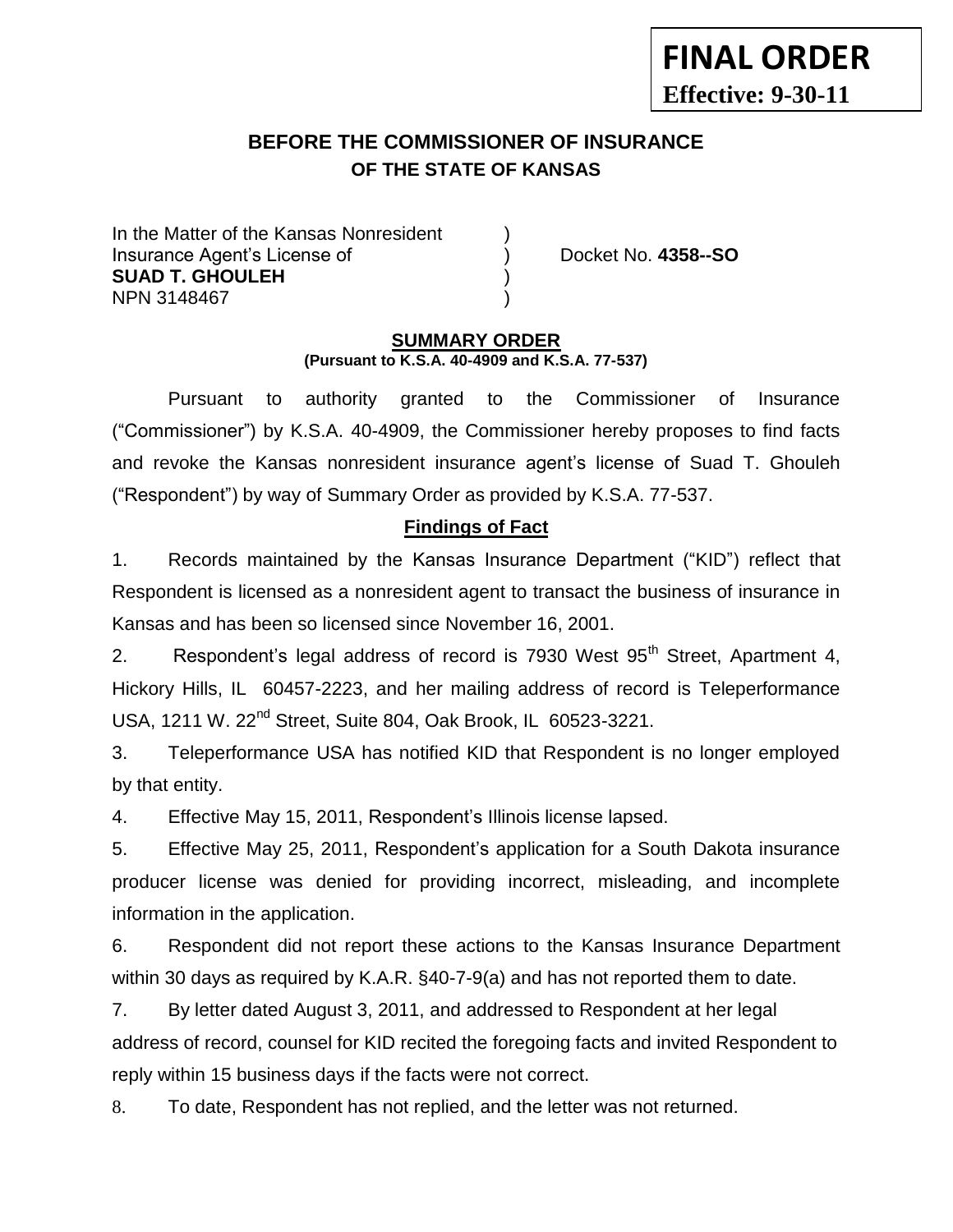### **Applicable Law**

#### 9. K.S.A. 2010 Supp. 40-4909(a) provides, in relevant part:

"The commissioner may deny, suspend, revoke or refuse renewal of any license issued under this act if the commissioner finds that the applicant or license holder has: . . .

(2) Violated: (A) Any provision of chapter 40 of the Kansas Statutes Annotated, and amendments thereto, or any rule and regulation promulgated thereunder. . .

(9) Had an insurance agent license, or its equivalent, denied suspended or revoked in any other state, district or territory." K.S.A. 2010 Supp. 40- 4909(a).

10. K.A.R. §40-7-9(a) requires a licensed agent to report to the Commissioner within 30 days any disciplinary action against the agent's license by the insurance regulatory agency of another jurisdiction.

11. In order to hold a nonresident license, the licensee must be licensed and in good standing in his or her home state. K.S.A. 2010 Supp. 40-4906(a)(1).

12. In addition, the Commissioner may revoke any license issued under the Insurance Agents Licensing Act if the Commissioner finds that the interests of the insurer or the insurable interests of the public are not properly served under such license. K.S.A. 40-4909(b).

## **Conclusions of Law**

13. The Commissioner has jurisdiction over Respondent as well as the subject matter of this proceeding, and such proceeding is held in the public interest.

14. The Commissioner finds, based on the facts contained in paragraph 4, that Respondent's license may be revoked pursuant to K.S.A. 40-4909(a)(9) because Respondent has had an insurance agent license denied in another state.

15. The Commissioner finds, based on the facts contained in paragraphs 4 and 5, that Respondent's license may be revoked pursuant to K.S.A. 40-4909(a)(2)(A) because Respondent has violated K.A.R. §40-7-9(a) by failing to report a disciplinary action against her insurance agent license by another state.

2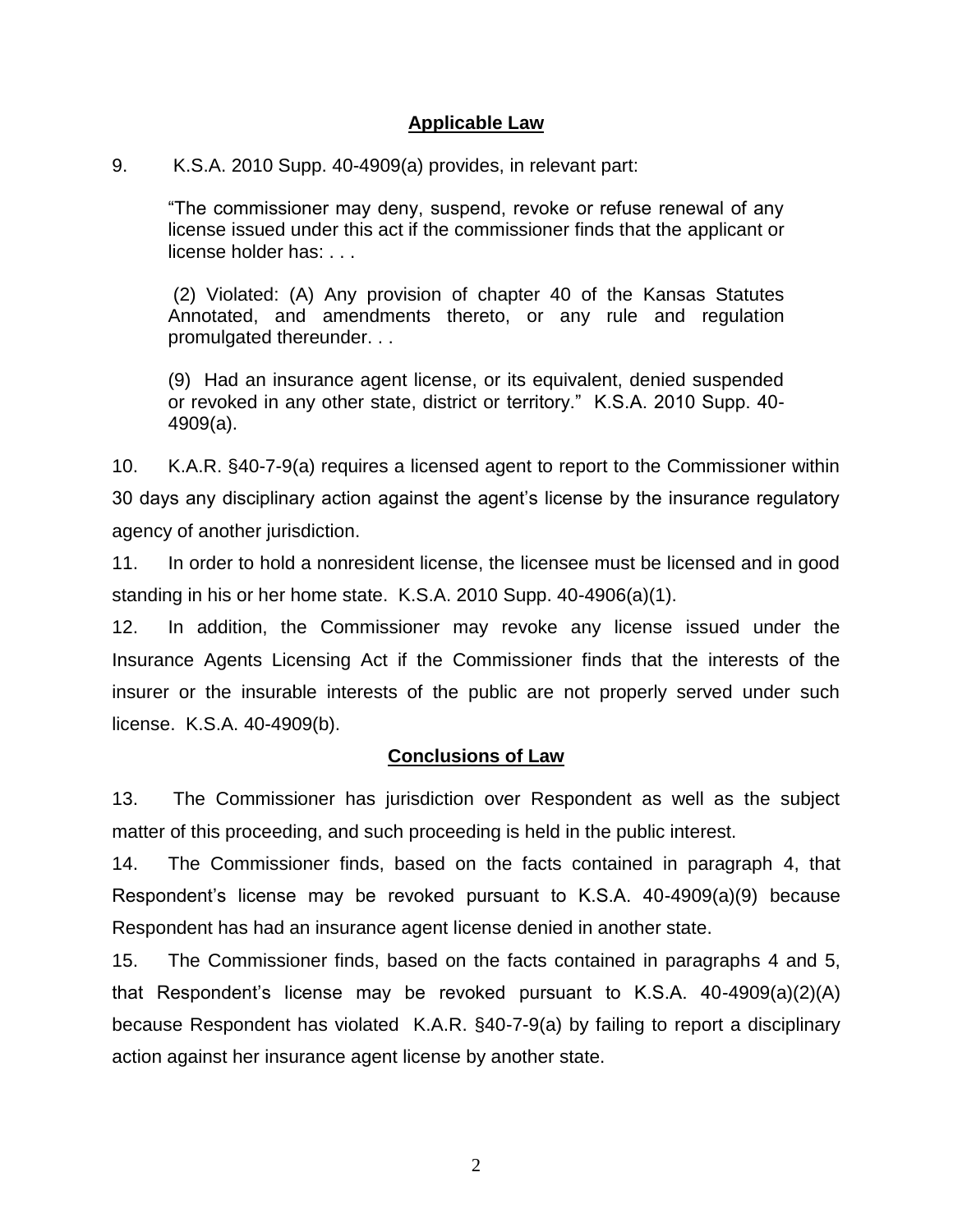16. Based on the foregoing findings, the Commissioner concludes that sufficient grounds exist for the revocation of Respondent's insurance agent's license pursuant to K.S.A. 40-4909(a).

17. In addition, the Commissioner finds that Respondent's license must be revoked or cancelled because Respondent is no longer licensed and in good standing in her home state and, thus, no longer qualified to hold a nonresident license based on reciprocity.

18. The Commissioner further concludes Respondent's license may be revoked pursuant to K.S.A. 40-4909(b) because such license is not properly serving the interests of the insurer and the insurable interests of the public.

19. Based on the facts and circumstances set forth herein, it appears that the use of summary proceedings in this matter is appropriate, in accordance with the provisions set forth in K.S.A. 77-537(a), in that the use of summary proceedings does not violate any provision of the law, the protection of the public interest does not require the KID to give notice and opportunity to participate to persons other than Respondent, and after investigation, KID believes in good faith that the allegations will be supported to the applicable standard of proof.

#### **Policy to be Served**

20. Before issuing an insurance agent license, the Commissioner must determine that the applicant is qualified and has not committed any act that would be grounds for denial, suspension, or revocation. K.S.A. 40-4905(b). Further, the Commissioner may revoke any license issued under the Insurance Agents Licensing Act if the Commissioner finds that the interests of the insurer or the insurable interests of the public are not properly served under the license. The following action is appropriate to promote the security and integrity of the insurance business and protect insurance consumers by licensing, or continuing to license, persons or entities to sell, solicit, or negotiate insurance in the State of Kansas only if their conduct indicates they are both qualified and trustworthy.

**IT IS THEREFORE ORDERED BY THE COMMISSIONER OF INSURANCE THAT** the Kansas nonresident insurance agent's license of **SUAD T. GHOULEH** is hereby **REVOKED. It is further ordered,** that **SUAD T. GHOULEH** shall **CEASE and** 

3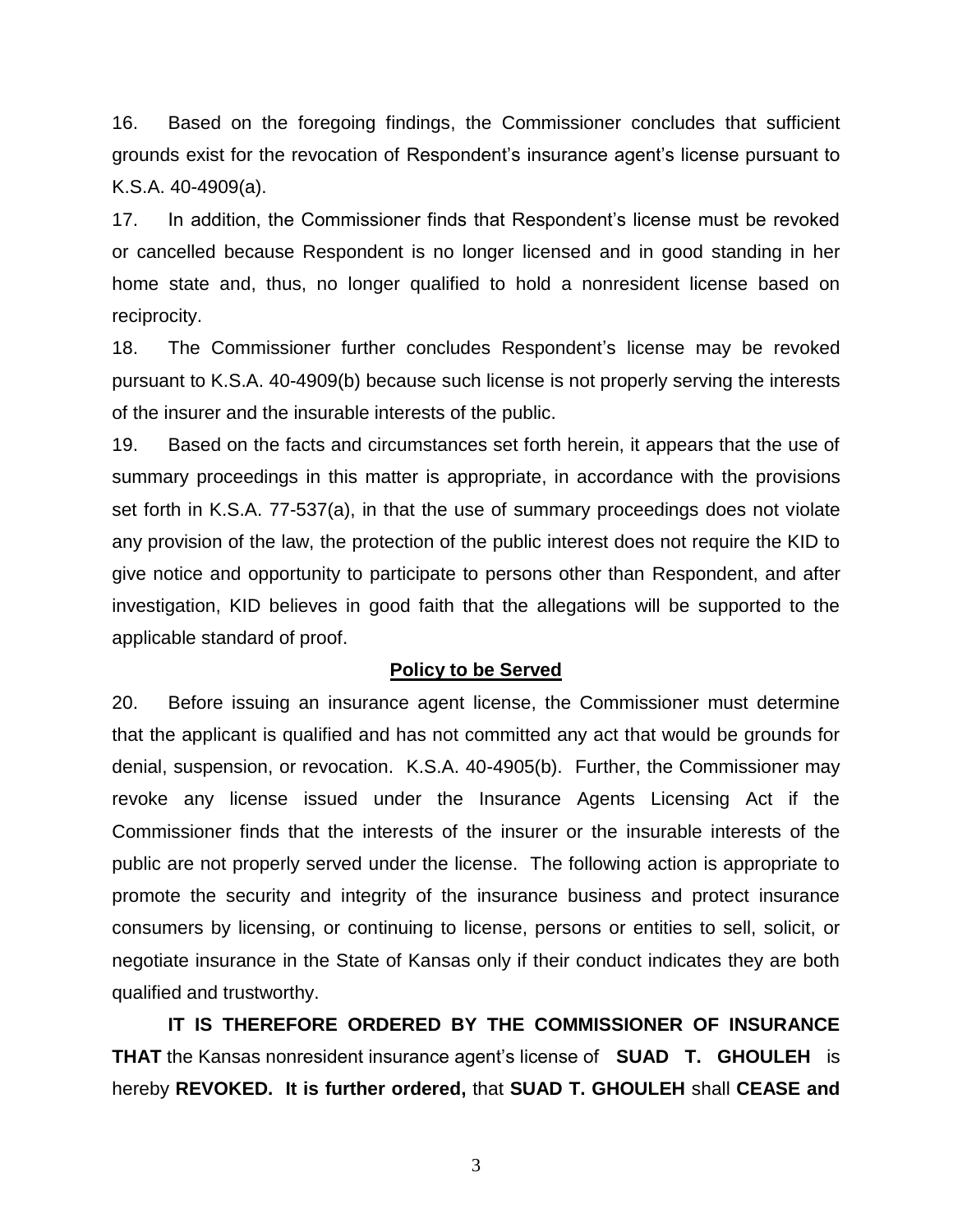**DESIST** from the sale, solicitation, or negotiation of insurance, doing any act toward the sale, solicitation, or negotiation of insurance, and/or receiving compensation deriving from the sale, solicitation, or negotiation of insurance conducted on and after the effective date of this order.

## **IT IS SO ORDERED THIS \_\_12th\_\_ DAY OF SEPTEMBER 2011, IN THE CITY OF TOPEKA, COUNTY OF SHAWNEE, STATE OF KANSAS.**



\_/s/ Sandy Praeger\_\_\_\_\_\_\_\_\_\_\_\_\_\_\_\_ Sandy Praeger Commissioner of Insurance

BY:

\_/s/ Zachary J.C. Anshutz\_\_\_\_\_\_\_\_\_\_\_ Zachary J.C. Anshutz General Counsel

# **NOTICE OF RIGHTS TO HEARING AND REVIEW**

**Within fifteen (15) days of the date of service of this Summary Order, Respondent** may submit a written request for a hearing pursuant to K.S.A. 77-537 and K.S.A. 77-542. Any request for a hearing should be addressed to the following:

Zachary J.C. Anshutz, General Counsel Kansas Insurance Department 420 S.W.  $9<sup>th</sup>$  Street Topeka, Kansas 66612

If a hearing is requested, the Kansas Insurance Department will serve notice of the time and place of the hearing and information on procedures, right of representation, and other rights of parties relating to the conduct of the hearing.

**If a hearing is not requested in the time and manner stated above, this Summary Order shall become effective as a Final Order upon the expiration of time for requesting a hearing.** In the event Respondent files a Petition for Judicial Review, pursuant to K.S.A. 77-613(e), the agency officer to be served on behalf of the Kansas Insurance Department is

Zachary J.C. Anshutz, General Counsel Kansas Insurance Department 420 S.W.  $9<sup>th</sup>$  Street Topeka, Kansas 66612